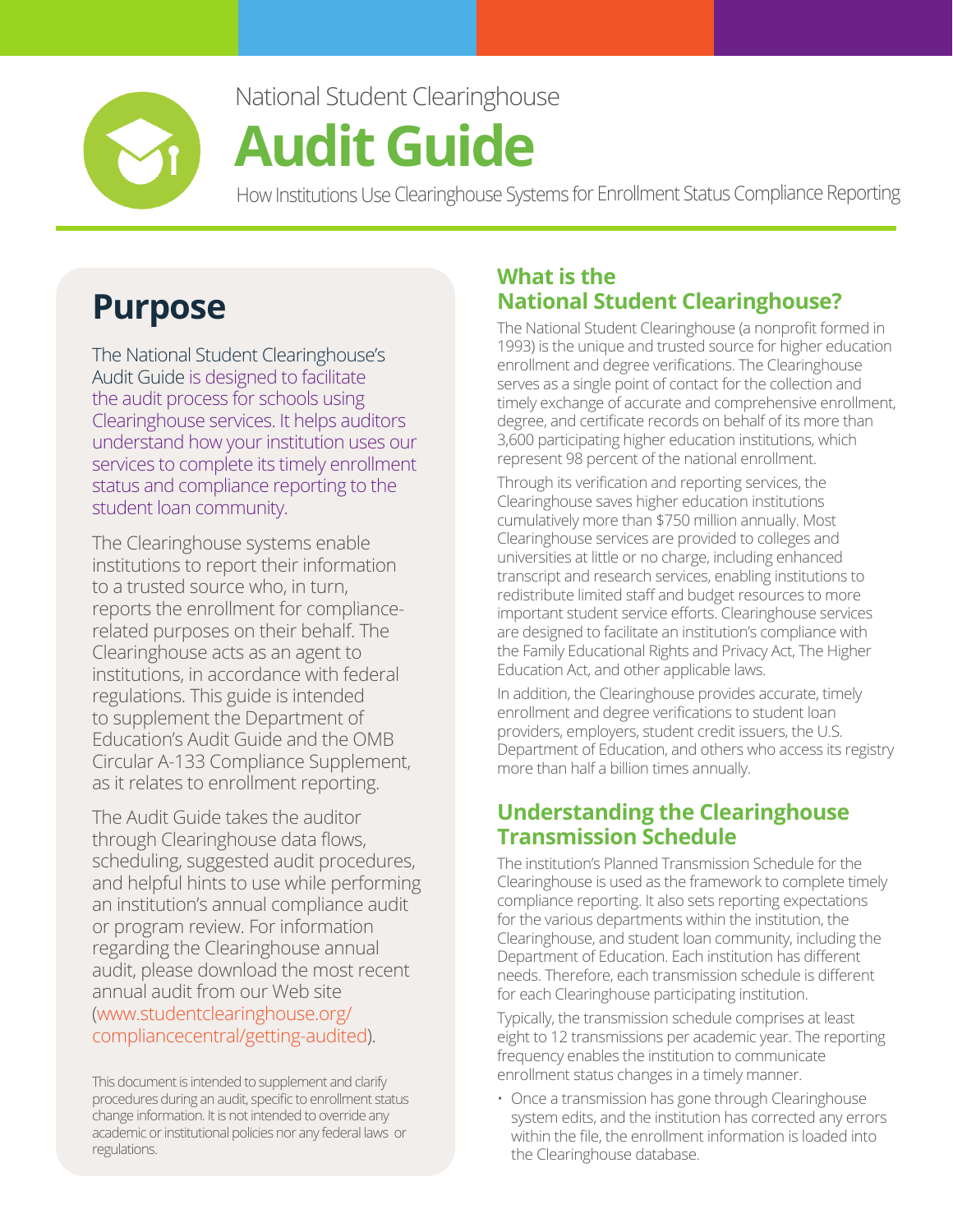- The institution's enrollment information is then sent to the student loan community, which is covered in detail below.
- This process enables guarantors, lenders, and servicers to obtain the most recent enrollment information on their student borrowers, as well as service each student borrower's loan in a timely fashion.

#### **Understanding the Clearinghouse Data Flows**

Clearinghouse data flows are in accordance with federal regulations, specifically CFR 682.610 and 685.309. These regulations provide guidance for the institution to communicate enrollment status changes via a Student Status Confirmation Report (SSCR). The Clearinghouse completes SSCRs whenever we receive them from NSLDS (National Student Loan Data System).

Typically, NSLDS creates and sends an SSCR transmission to the Clearinghouse on the first business day of each month of the year (January through December). The SSCR contains specific students at specific institutions who received Title IV Federal Financial Aid at your school, or a school other than yours, as determined by NSLDS. As the institution's agent, the Clearinghouse responds to the SSCR with the students' current information that we have in the Clearinghouse database, as provided by the institution. The Clearinghouse completes and returns the NSLDS SSCR within 15 days of receipt, in accordance with DCL 14-07 (federal regulation(s) 682.610/685.309).

Enrollment status updates are also sent from the Clearinghouse to non-direct entities in the lending community (i.e., guarantors, lenders, and servicers). This communication of data is prompted by the receipt of the institutions' data to the Clearinghouse. Institutions schedule the transmission of this data to the Clearinghouse based on their academic calendars, capturing their students' enrollment status changes in order to comply with CFR 682.610 (c) (2) and 685.309 (b) (2). The second data flow is a weekly notification to Clearinghouse participating guarantors, lenders, and servicers. This notification is based on borrower lists provided by these entities, with new student enrollment data transmitted based on options the entity has selected. Within approximately one week of an institution's enrollment data being loaded into the Clearinghouse database, the students' records are sent to requesting non-Direct Loan guarantors, lenders, and servicers.

#### **What Data Elements Are Reported to NSLDS (via SSCRs) and to Non-Direct Loan Guarantors, Lenders, and Servicers?**

#### **NSLDS SSCR Data Flow**

NSLDS sends SSCRs to the Clearinghouse. Clearinghouse responds with the data elements listed below.\*

#### **Institution Specific**

Data elements include:

- 1. Student's Social Security Number
- 2. Student's Last Name
- 3. Student's First Name
- 4. Student's Middle Initial
- 5. Date of Student's Birth
- 6. Date of Anticipated Completion
- 7. Campus Level Enrollment Status Code
- 8. Campus Level Enrollment Status Effective Date
- 9. Student Enrollment Certification Date
- 10. Most Recent Address as Provided by the Institution
- 11. Term Begin and Term End Date
- 12. Program Begin Date
- 13. Program CIP (Classification of Instructional Programs)
- 14. Program Credential Level
- 15. Program CIP Year
- 16. Program Length
- 17. Program Length Measurement
- 18. Program Weeks in Title IV Academic Year (for Program Length Measured in Weeks or Months)
- 19. Program Enrollment Status Code
- 20. Program Enrollment Status Effective Date
- \*\* There can be one or more programs reported per student

#### **Lending Community Data Flow**

Institutions send enrollment information to the Clearinghouse. Clearinghouse sends the student loan community the data elements listed below.\*

#### **Student Specific**

Data elements include:\*

- 1. Student's Social Security Number
- 2. Student's Last Name
- 3. Student's First Name
- 4. Student's Middle Initial
- 5. Anticipated Graduation Date
- 6. Enrollment Status Code
- 7. Date Enrollment Status Effective
- 8. Student Specific Certification Date
- 9. Most Recent Address as Provided by the Institution
- 10. Term Begin and End Dates

\* List is not inclusive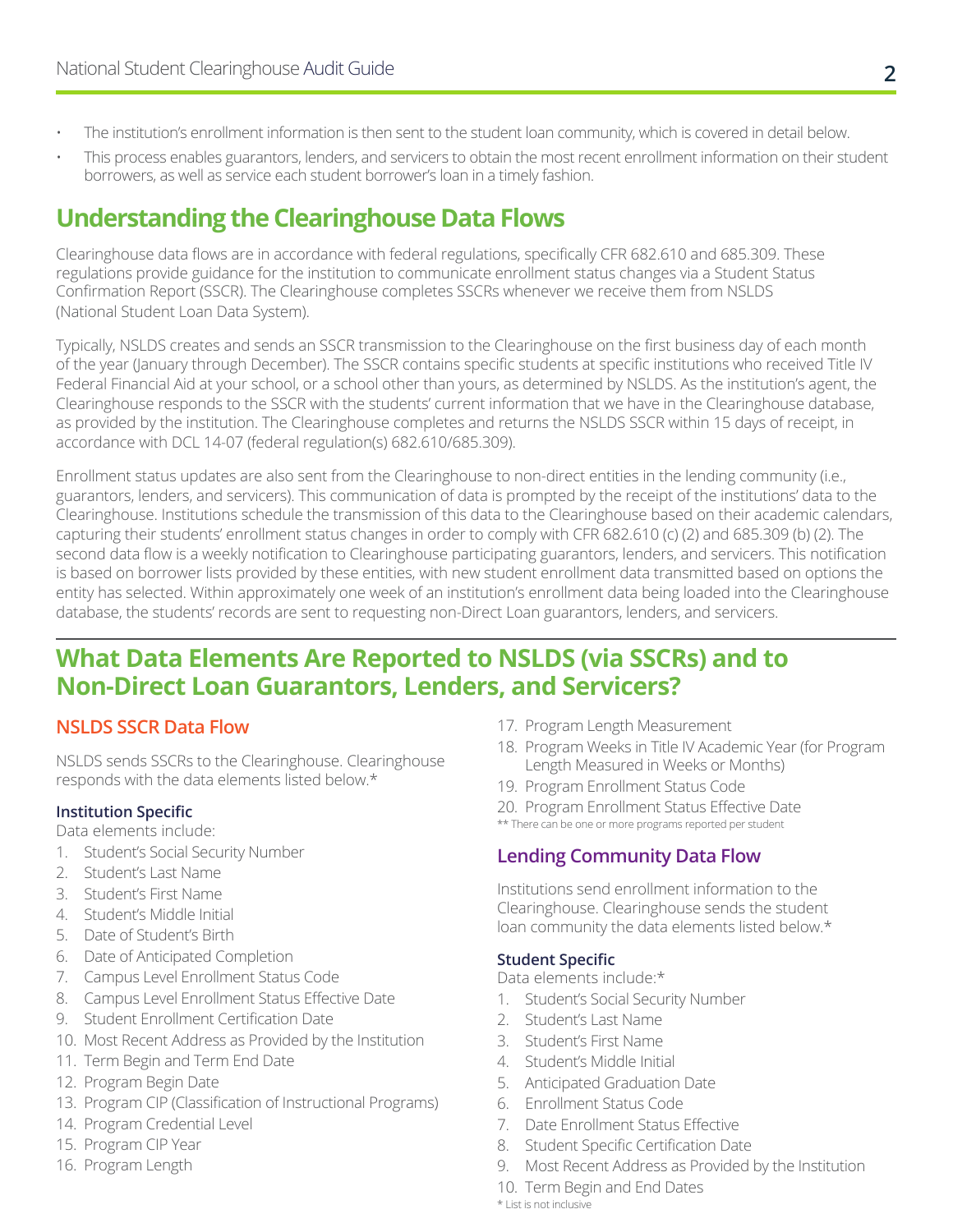*Important!* As specified in the Federal Regulations CFR 682.610 and 685.309 and the NSLDS Enrollment Reporting Guide, enrollment status compliance reporting is met by reporting the student's enrollment status change within 60 days of determining the student's status has changed. Because Clearinghouse participating institutions expect to complete a Student Status Confirmation Report (SSCR) to NSLDS at least every two months, institutions have 60 days to report enrollment status changes to NSLDS and NOT 30 days. When a status change is discovered after it has occurred, compliance is determined based on the date the institution identifies the status change ("date of determination"). Accordingly, the applicable regulatory references are CFR 682.605 and CFR 668.22 (b) or (c).

### *Audit Procedures Checklist*

| Gather audit sample                           | The audit sample is typically obtained from the institution's student information<br>system, and is only comprised of students with disbursed and outstanding Title IV<br>Federal Financial Aid, as determined by NSLDS.                                                                                                                                                                                                                                                                                                                                                                      |
|-----------------------------------------------|-----------------------------------------------------------------------------------------------------------------------------------------------------------------------------------------------------------------------------------------------------------------------------------------------------------------------------------------------------------------------------------------------------------------------------------------------------------------------------------------------------------------------------------------------------------------------------------------------|
| <b>View Clearinghouse</b><br><b>Web site</b>  | Use the Clearinghouse Web site to review the records in the audit sample.<br>Obtaining a full picture of enrollment reporting for each student assists the auditor<br>in establishing timely compliance reporting in accordance with federal regulations<br>682.610 and 685.309.<br>· Go to www.studentclearinghouse.org<br>• Log in with your user name and password<br>(Access to the Web site can be obtained by the institution's authorized staff.)                                                                                                                                      |
| <b>Review student's</b><br>enrollment history | The enrollment history creates an event timeline that includes enrollment status,<br>effective date of status change, and the date the institution reported the change.<br>• Under the Student Look-Up tab or<br>• Under the Student Reporting tab, click the Data Reporting Dashboard link<br>· Click Student Look-Up from the left navigation menu<br>• Enter the student's Social Security Number<br>· Click Search<br>• Select Enrollment History to display the student's campus level enrollment history<br>and NSLDS SSCR History for enrollment reporting from Clearinghouse to NSLDS |
| <b>Establish reporting</b><br>timeline        | This timeline will reflect the timeliness of reporting via the Clearinghouse to the<br>student loan community.<br>Compare the "Date of Determination" date with the "Sent Date." Count from the<br>date you determined the student's enrollment status changed to the date the<br>certification of enrollment was sent to the NSLDS. This will indicate whether or<br>not there was timely compliance reporting completed within the guidelines, as<br>noted in CFR 682.610 and 685.309 and the NSLDS Enrollment Reporting Guide.*                                                            |

\*Please note: In some cases, the date the institution became aware of a status change (the date of determination) may be different than the status effective date. Compliance is established based on date of determination. The applicable federal regulations are 668.22, 682.610, 685.309 and/or 682.605.